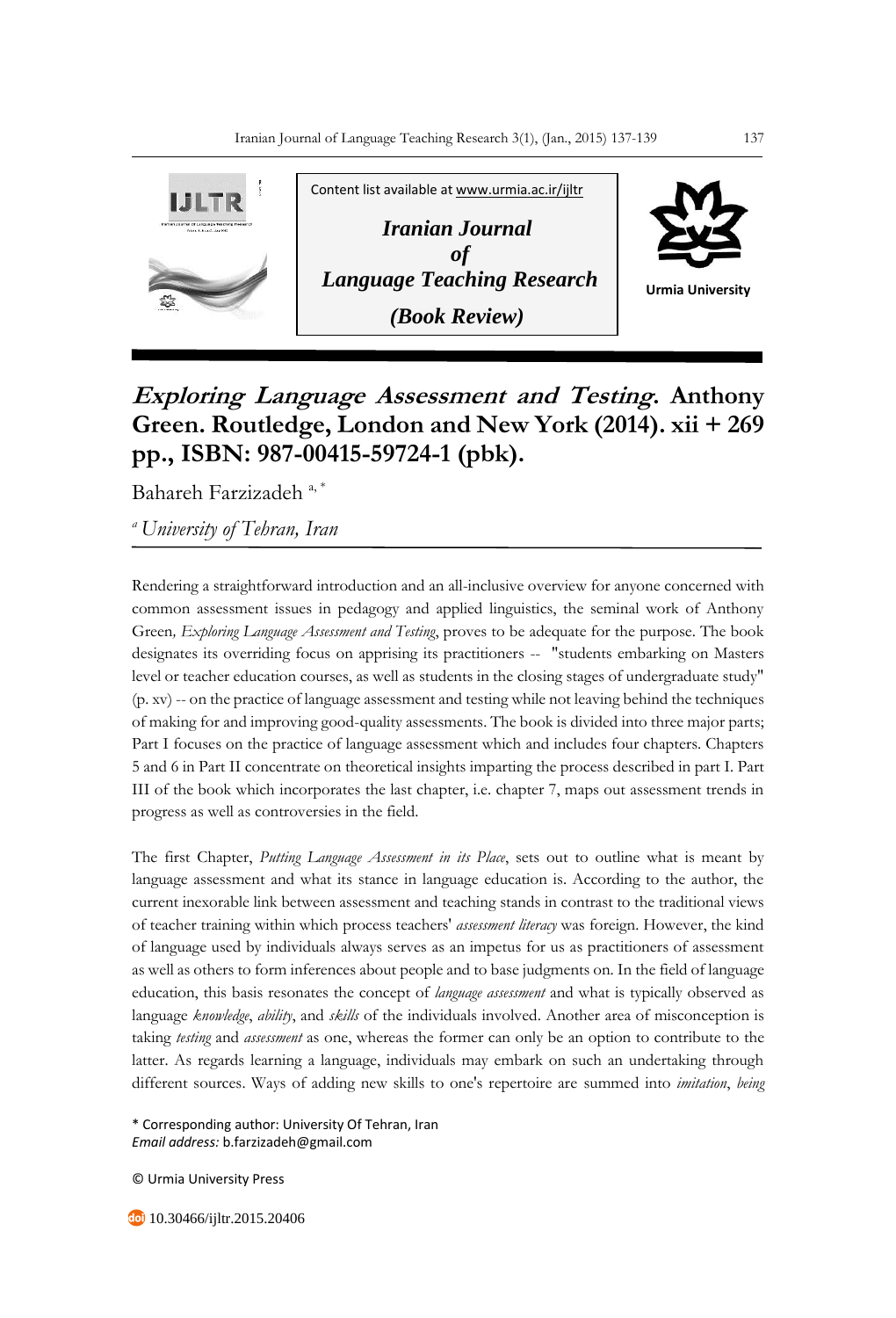*taught*, or *working with others* by the author. Each of these strategies and ways of assessing them occupy a certain amount of the chapter. According to the author, even though the desire to assess any of these strategies might appear to be quite straightforward, assessing the kind of collective social learning involved in the last strategy can prove to be difficult, especially when traditionally established tests are put in place.

The main intent of Chapter 2, *Purposes for Assessment*, is to explicate the purposes for assessment which are subsumed under the two broad categories of *educational assessment* and *proficiency assessment*. The former, which is also referred to as *assessment of learning,* applies to the occasions when the teachers exercise assessments to measure the content that has been taught; however, the assessment of a person's language ability and current functionality to carry out predetermined standards, which is probably beyond teachers' responsibility, pertains to proficiency assessment or *assessment for learning*. The types of tests which apply to each category have also been enclosed in the discussion. The following chapter unravels a common thread running through each assessment purpose, i.e., the need for an ongoing improvement into the development and use of a test.

The two concepts of *standards* and *quality management* in assessment make up the content of Chapter 3 – *The Practice of Language Assessment*. As White (1998) holds, the features which contribute to an assessment's living up to the expectations, and hence making the service desirable, lead to favorable standards; while the characteristics which lead to surpassing the standards and continuously adding up to their efficiency, underpin quality assessment. Preoccupied with ameliorating the overall effectiveness of an assessment, the author believes it can come at a PRICE; where PRICE entails the principles in which *Planning* and *Reflection* harbor *Improvement* if only buttressed by *Cooperation* which is to be directed by *Evidence*. This process is best viewed as a continuous cycle with its relevant seven stages and their associated components. The bare bone essentials of stages 1 and 2 are *designers*, *objectives*, *specifications*, *producers*, and *assessment forms*; stages 3 and 4 take in *organizers*, *guidelines*, *assesses*, and *performance* as their elements. *Administrators*, *reports*, *scorers*, *results*, *users*, and *decisions* comprise the building blocks of the last stages.

In Chapter 4, *The Qualities of Effective Assessment System*, the author attends, in detail, to the qualities on which assessments could be judged. Presenting the qualities in the order of *Practicality*, *Reliability*, and *Validity* – each elucidated with respective classifications and relevant treatments (c.f. Douglas, 2010; Messick, 1989) – with all giving rise to *Beneficial Consequences* helps inform the design of an assessment and apply the PRICE principles. However, according to the author, it should be kept in mind that no assessment can fully satisfy all four qualities and that it would be inevitable to obtain only an estimate of the values. Consequently, users would be better off using an assessment that "is a justifiable use of resources because it is a better basis for decisions and leads to better consequences than the alternatives" (p. 94).

Developing assessments for different purposes necessitates setting down how the nature of the assessment tasks will affect the kind of linguistic knowledge the learners draw on. Chapters 5 and 6, titled *Assessing Receptive Skills* and *Assessing Productive and Interactive Skills*, respectively, deal mainly with designing and scoring of receptive, productive, and interactive skills. Admitting the difficulty involved in measuring the skills, the author points out to the need for getting the learners to do 'something else' in order to assess receptive skills; the assessment of the latter skills can be